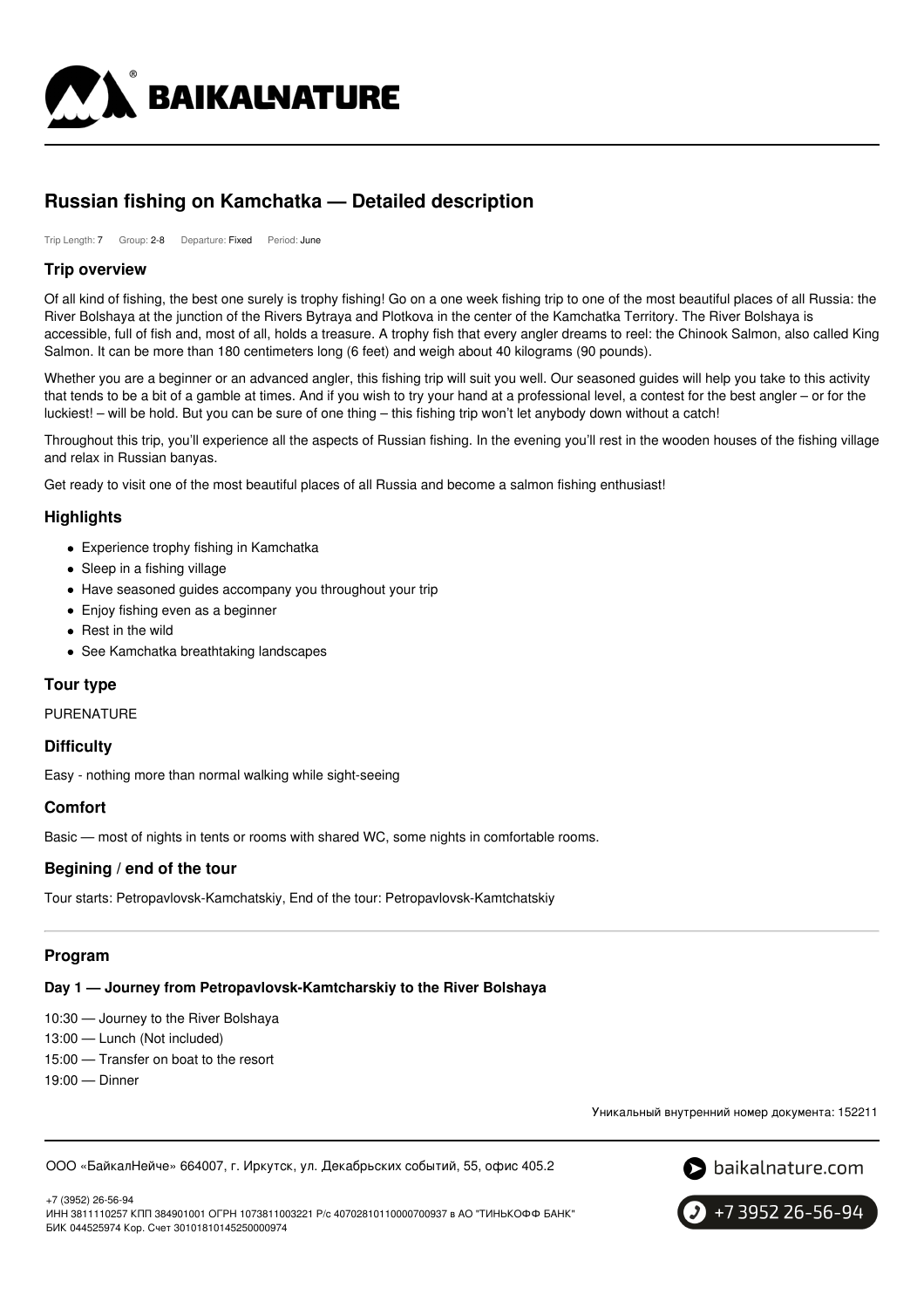

Overnight at your resort

Hotels: Accommodation on the river Grand, Kamchatka, Triple room

# **Day 2 — Fishing along the main course of the river**

- 09:00 Breakfast
- 10:00 Fishing on the river
- 13:00 Lunch
- 15:00 Go back fishing
- 19:00 Dinner
- 20:00 Russian banya Overnight at your resort
	- Hotels: Accommodation on the river Grand, Kamchatka, Triple room

### **Day 3 — Go back fishing**

- 09:00 Breakfast
- 10:00 Fishing on the river
- 13:00 Lunch (picnic)
- 15:00 Go back fishing
- 19:00 Dinner
- 20:00 Russian banya
	- Overnight at your resort

Hotels: Accommodation on the river Grand, Kamchatka, Triple room

# **Day 4 — Fish at the junction of the rivers**

- 09:00 Breakfast
- 10:00 Fishing contest
- 13:00 Lunch (picnic)
- 15:00 Go back fishing
- 19:00 Dinner

Overnight at your resort

Hotels: Accommodation on the river Grand, Kamchatka, Triple room

#### **Day 5 — Enjoy Paratunka Village and the hot springs valley**

- 09:00 Breakfast
- 10:00 Travel to Paratunka Village
- 13:00 Lunch (Not included)
- 15:00 Enjoy Paratunka Village
- 19:00 Dinner (Not included)

Overnight at your resort

#### **Day 6 — Day at leisure**

- 09:00 Breakfast at the resort
- 11:00 Spend your day at leisure Overnight at your resort
- **Day 7 — Time to depart**

Уникальный внутренний номер документа: 152211

ООО «БайкалНейче» 664007, г. Иркутск, ул. Декабрьских событий, 55, офис 405.2



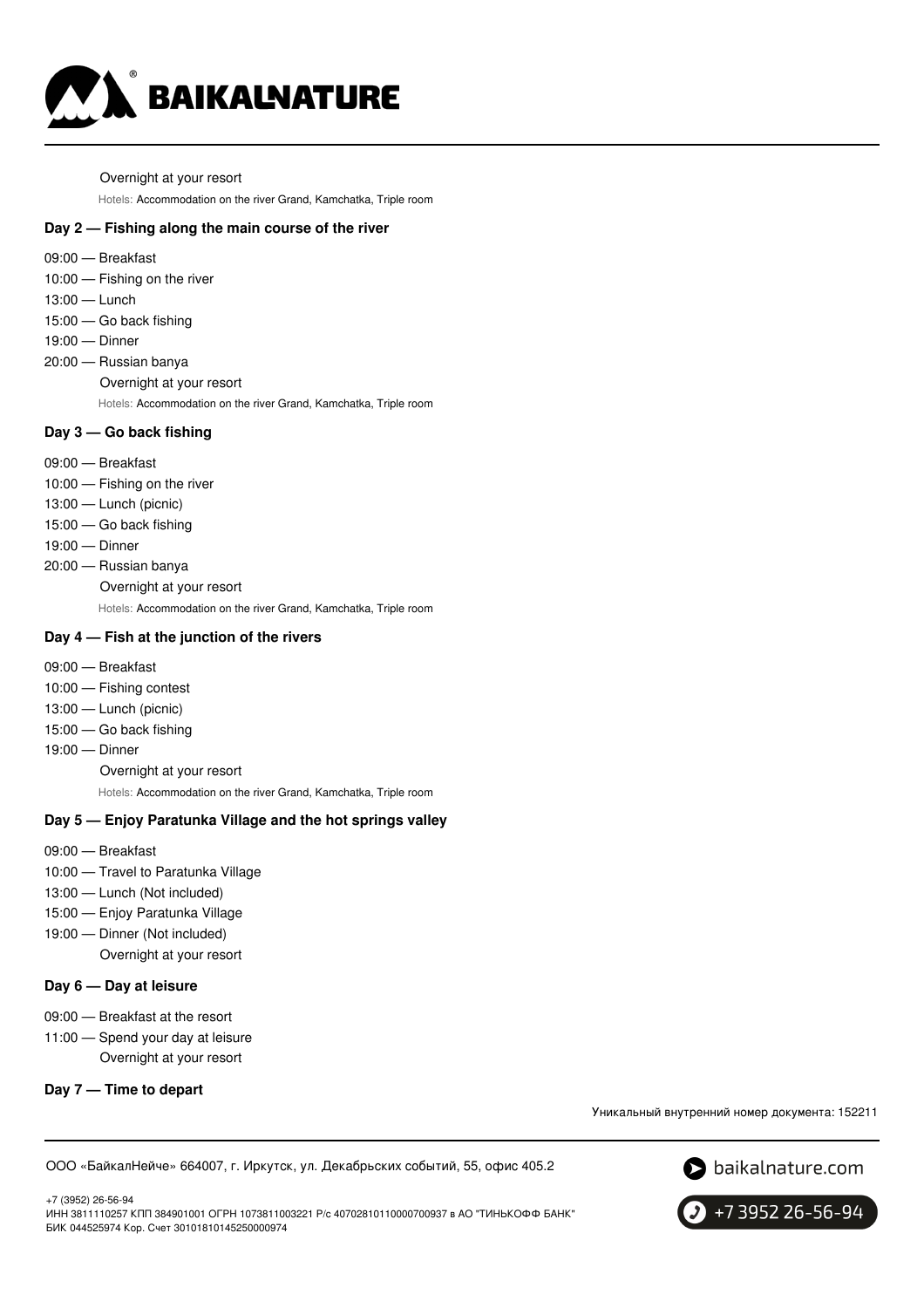

### 09:00 — Breakfast

11:00 — Transfer to the airport

# **Departures**

| <b>Start</b> | <b>End</b> | Basic price per person |
|--------------|------------|------------------------|
| 15.06.2018   | 21.06.2018 | 115290.00 RUB          |
| 22.06.2018   | 28.06.2018 | 115290.00 RUB          |
| 19.06.2021   | 25.06.2021 | 126300.00 RUB          |
|              |            |                        |

# **Note**

Single supplement for an overnight in the hotel - 8 000 roubles. Equipment rent (spinning with fishing reel, without spinner) - 1 120 roubles / for 1 day. The price is fixed and won't changed according to the group's size. During the fishing there will be 2 persons in the boat. The tour dates can be changed according to your suggestions. Please, take with you the waders or wading boots.

# **What's included**

**Price includes**

- Accommodation as per itinerary
- Transport as per itinerary
- Administrative registration
- Transfer from airport / railway station on first day
- Transfer to airport / railway station on last day
- Letter of invitation
- Russian-speaking guide services
- Meals according to the program

# **Checklist & Equipment**

We recommend you to pack all your stuff in two bags: a small backpack and a large travelling bag.

SMALL BACKPACK: will be useful for carrying your personal belongings during the day (camera, film, personal medication, bottled water, etc.) You will also use it as hand luggage during air travel for all your heavy (to lighten the travel bag in the luggage compartment), fragile (camera, etc.) and necessary (toilet bag, etc.) things.

BIG TRAVEL BAG or BIG BACKPACK: must contain the rest of your stuff. It will be in the luggage compartment during the flight. It will be transported by vehicles.

# **Recommended checklist**

Sunglasses Raincoat or wind and waterproof shell jacket (with hood !) Large 60 litres backpack POLARTEC or similar pullover Windproof waterproof pants and jacket (GORE-TEX, EVENT, SIMPA-TEX) Cap or hat to protect against sun Toilet roll Pocket knife (to put in checked baggage) Flip-flops for banya

Уникальный внутренний номер документа: 152211

ООО «БайкалНейче» 664007, г. Иркутск, ул. Декабрьских событий, 55, офис 405.2





 $\big\}$  +7 3952 26-56-94

#### **Price does not include**

- Personal expenses and tips
- Visa fees and travel insurance
- Airline tickets
- Optional activities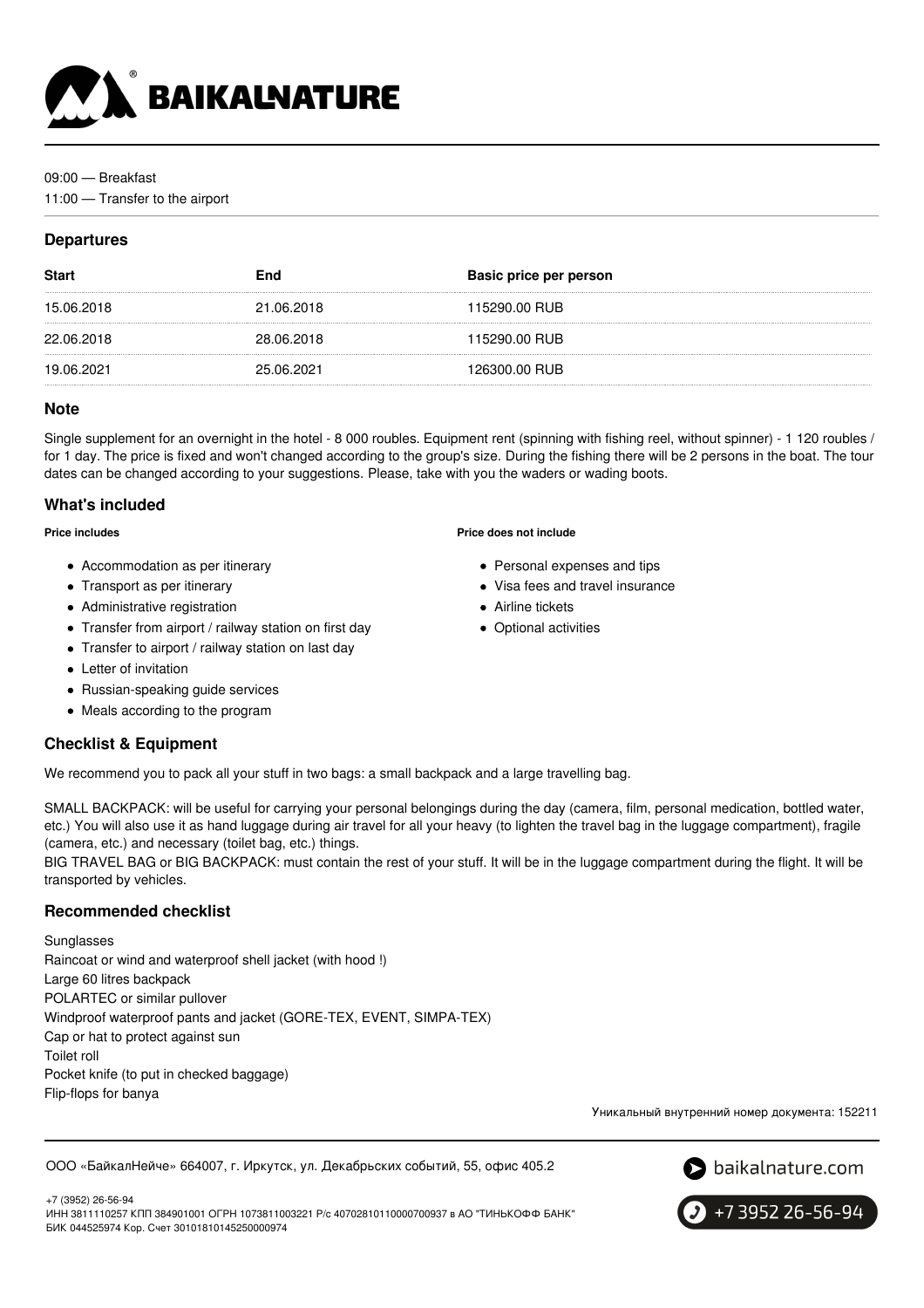

Bath towel Wipes Photo / video camera Tour vouchers and programme Camping mat

# **Meals**

If you are a vegetarian or have any particular preferences, please let us know, so we could adapt the menu.

# **Visa**

You need a tourist visa to travel to Russia. It can be issued for a maximum period of 30 days. Your passport has to be valid for at least six months after the expiry date of your visa and to have at least two blank pages.

BaikalNature offers visa support and has created "BaikalNature letter of invitation" package. If you buy a BaikalNature tour, this package is absolutely free; when you buy any other BaikalNature service, you will have to pay for this package. For more information please conact your nearest Russian Embassy or Visa Application Center.

# **Money**

The Russian currency is ruble. In all cities and many large villages of Russia, you can easily withdraw rubles, using a Visa or MasterCard, from ATMs, located in banks, department stores or hotel lobbies, some of them are open 24 hours a day. If you have euros or dollars with you, exchange offices will allow you to change them easily in the cities, seldom in the countryside. However, it can be difficult to exchange traveler's checks, even in cities.

# **Tipping**

All persons who compose the BaikalNature travel team (guides, drivers, cooks, etc.) are paid a decent wage for their services and do not expect any tips from you. So you have no obligation to leave anything. If you really want to express your satisfaction by leaving a gratuity, and if it is in foreign currency, be aware that torn or glued coins and banknotes cannot be exchanged. Anyway, thank you for your tips, left at your discretion in envelopes.

# **Health**

No compulsory vaccination.

Provide a first aid kit that includes among other items:

- aspirin or paracetamol,
- anti-diarrheal pills,
- antiseptic,
- adhesive plaster.
- sterile pads.

If you have individual diseases, make sure you have taken your medications.

# **Medical Form**

No particular physical condition is required.

# **Emergency Contact**

You can contact BaikalNature by phone: +73952 26 56 94. In addition, your call will be forwarded to your manager, reachable 7/7. In Western Russia, you can contact BaikalNature by phone: +7 499 705 65 58

Уникальный внутренний номер документа: 152211

ООО «БайкалНейче» 664007, г. Иркутск, ул. Декабрьских событий, 55, офис 405.2



+7 3952 26-56-94

+7 (3952) 26-56-94 ИНН 3811110257 КПП 384901001 ОГРН 1073811003221 Р/с 40702810110000700937 в АО "ТИНЬКОФФ БАНК" БИК 044525974 Кор. Счет 30101810145250000974